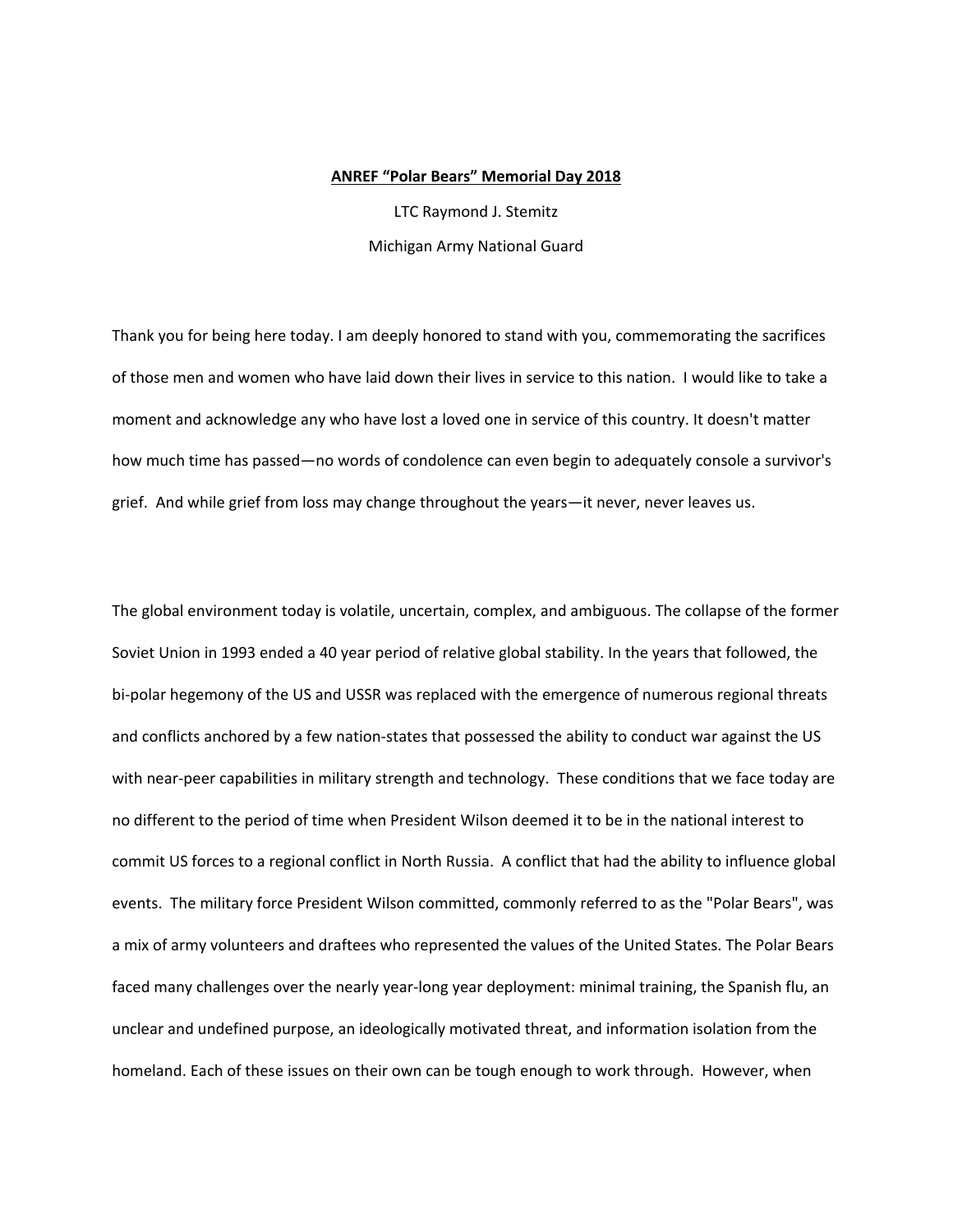compiled together, as it was for the Polar Bears, it can test a person's limits to remain faithful to their values. Being composed of 90% Michiganders and 70% of that being from the Detroit area, this was also a test of our Michigan values and character.

Values, which are fundamental to helping people discern right from wrong in any situation, are a key factor that distinguishes the American servicemen from his global counterparts. The US Army has seven values to that are reflective of our military profession and what American society deems important. They are loyalty, duty, respect, selfless service, honor, integrity, and personal courage.

By the end of WWI, 4 million American Men and Women we in uniform out of a national population of 103 million or about 3.8%. In 1945 during World War II, the percent of the population in service was over 10%. Today, that number in service is less than 1%. And while the numbers in service have fluctuated since 1918, the values and character of the American Serviceman have not. The Michigan Army National Guard and the National Guard as a whole are composed of Units formed within geographic and even cultural communities within a State. The Polar Bears, were very similar to the National Guard in that they too were formed in the same fashion ‐ from local Michigan communities. And when the National Guard goes to war, the communities they are from also go with them.

Today's National Guard is a distant relative of those units in 1918 and our Army National Guard is constantly evolving. The first major evolution started with "ARNG version 1.0" circa the creation of the All‐Volunteer Force in 1973/74. It was a force with a significant number of members who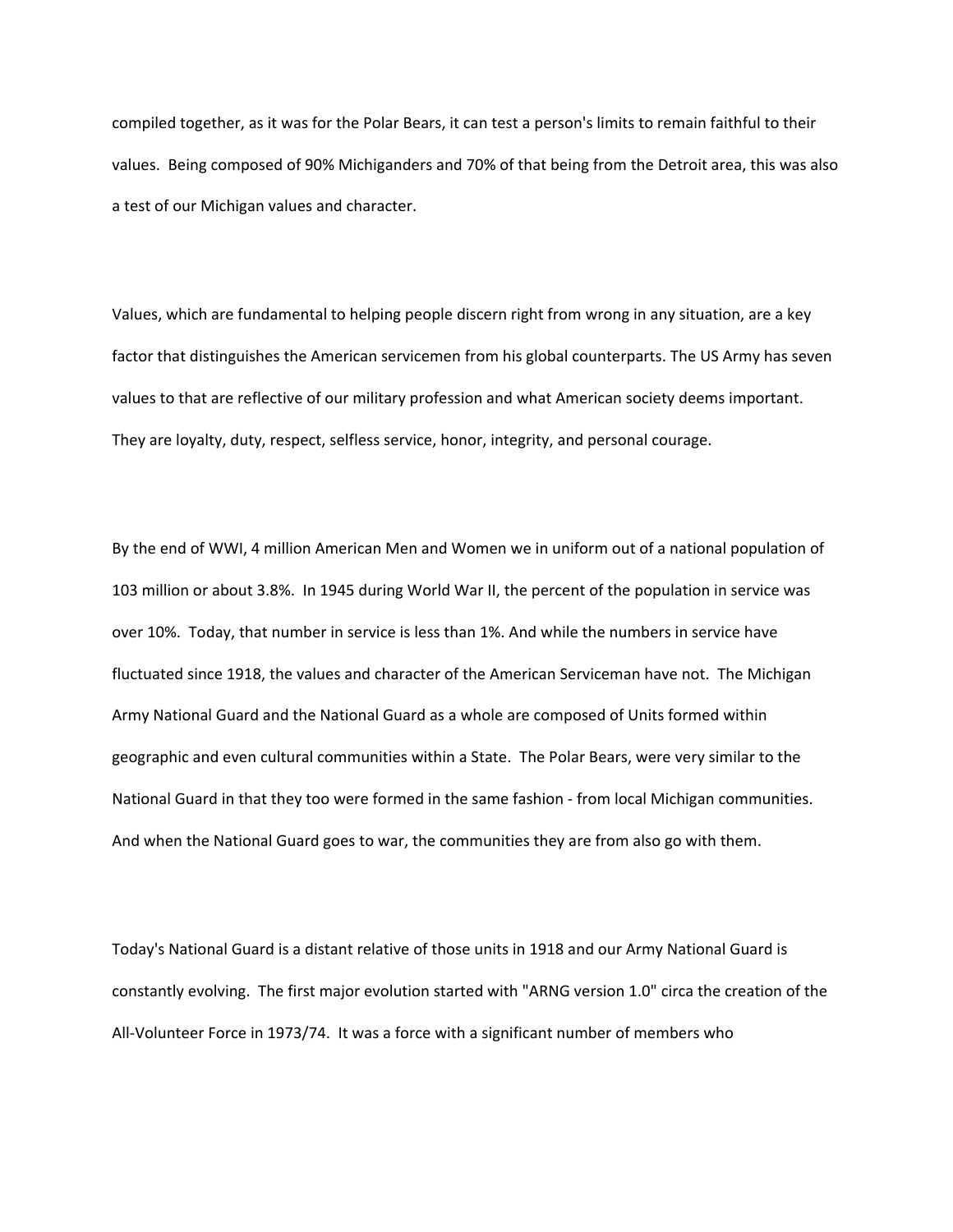predominantly were only there to get a draft deferment. It was a force with few standards that relied heavily upon on-the-job-training to build skills.

 ARNG version 2.0 was defined by a military build‐up in the 80's and an increase the overall total strength for the Guard. Built on a model of tiered readiness that created units that were the "haves & have‐nots" across the force.

ARNG version 2.5 in 1993 saw the restructuring America's Army and the Army Guard "from a Cold War Army to a Power Projection Army." It was an agreement that "focused on fighting and winning wars… while simultaneously acknowledged the domestic needs of governors."

Post-9/11, resources were abundant. This begat ARNG 3.0 which was, and is, the best-manned, best trained, best‐equipped, best‐led and most experienced force in the long history of the militia.

 The next evolution for the National Guard is ARNG 4.0. Today, our Army has been and continues to be faced declining resources while continuing the COIN / Counterterrorism battle while simultaneously meeting the challenges of potential conflict with a near-peer adversary. ARNG 4.0 is the full realization of the ARNG to meet increasing operational demands, not just that of a strategic reserve.

This is not just increased readiness for one or two units, it is about a change in our culture; a change in our organization and institutions; This is about a change in how we do business for preparing for the possibility of direct action with a near‐peer adversaries while still be accessible by State Governors for domestic emergencies. The ARNG 4.0 is characterized by Improved personal readiness; Developed leaders; Increased combat readiness for every unit over phases; Additional training days/events for select units; Partnering with Active Army and Army Reserve units (Total Force Concept); Leveraging ARNG training facilities/installations like Camp Grayling and Fort Custer – the basic training location for the Polar Bears; Increased CTC rotations like those at the National Training Center in California or the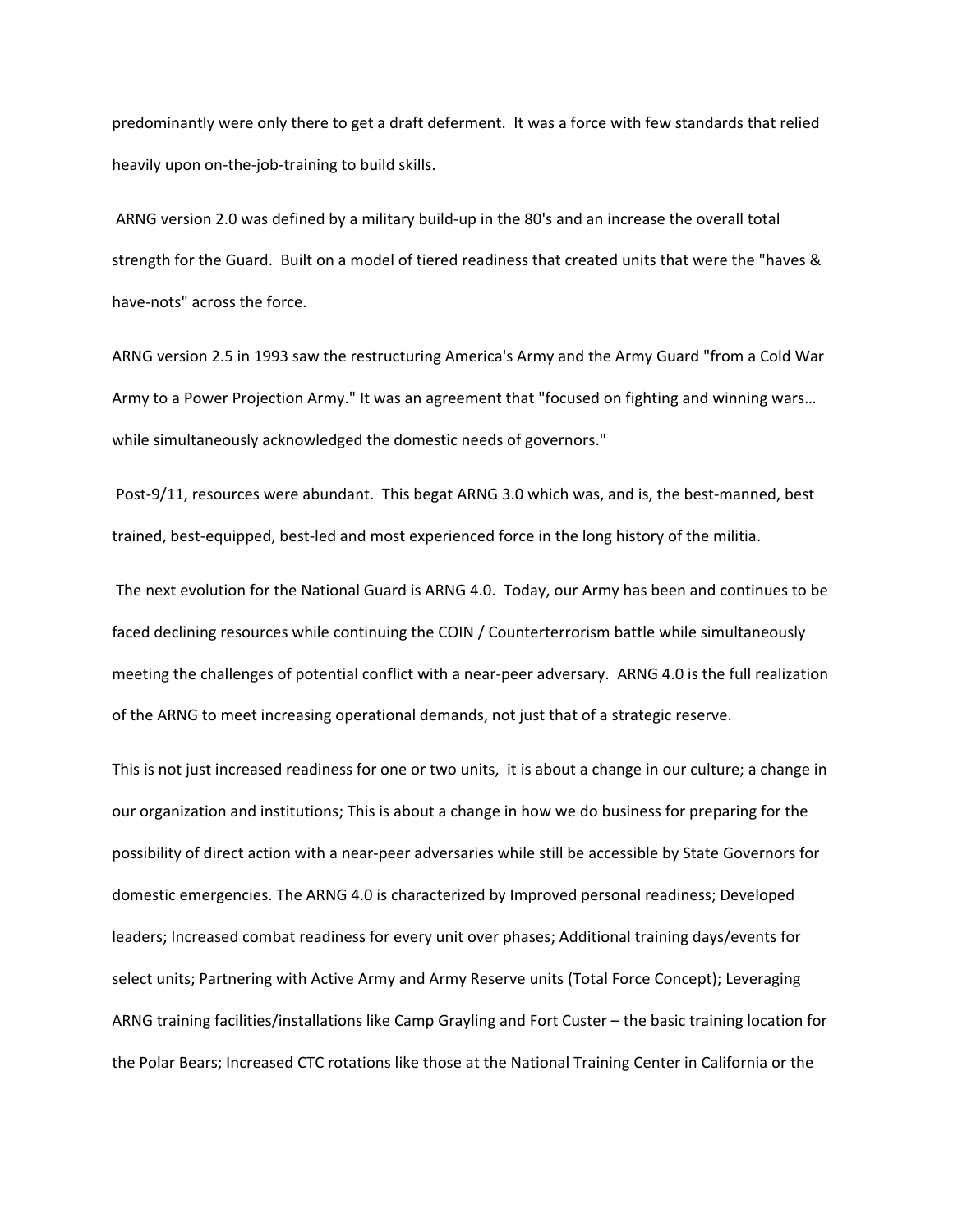Joint Readiness Training Center in Louisiana; Over‐manned Units; and Long‐term Modernization of unit equipment.

For some Michigan Army National Guard Units, ARNG 4.0 means an increase in readiness that comes from a narrowed training focus, additional training time, and knowledge that if they are needed like the Polar Bears were needed in 1918, they will be ready to accomplish their limited notice assigned task. In the last two years of my command of the First Battalion 125th Infantry Regiment, we had several limited notice events ranging from the supporting the Flint Water Crisis to conducted an exercise above the Arctic Circle in Greenland. Today, members of the First Battalion 125th Infantry Regiment are in Greenland, Poland, Latvia, Lithuania, and Estonia conducting exercises. All of this was enabled by volunteer Soldiers who possessed the values of their hometown communities and a belief they could make a difference regardless of the challenges they may face.

An American Servicemen does not enlist with the intent to make the ultimate sacrifice for their nation. They enlisted with the sober knowledge, however, that that is a possibility. This mortal risk is outweighed by other intrinsic and extrinsic factors that their values and beliefs help define. Values born in families and local communities throughout the country. Today we remember the sacrifices of the 234 men of the polar bears died in Russia and the thousands of others who have given their lives in the service of our country. Their sacrifice embodies these values of loyalty, duty, respect, selfless service, honor, integrity, and personal courage. They helped ensure our freedom to be who we are as individuals and as members of something greater than ourselves – to live the values we hold so dear. So in closing, I would ask as you leave here and go about the rest of your day, to keep the fallen in your minds and their families and friends in your heart—for it is their immense collective sacrifices that have